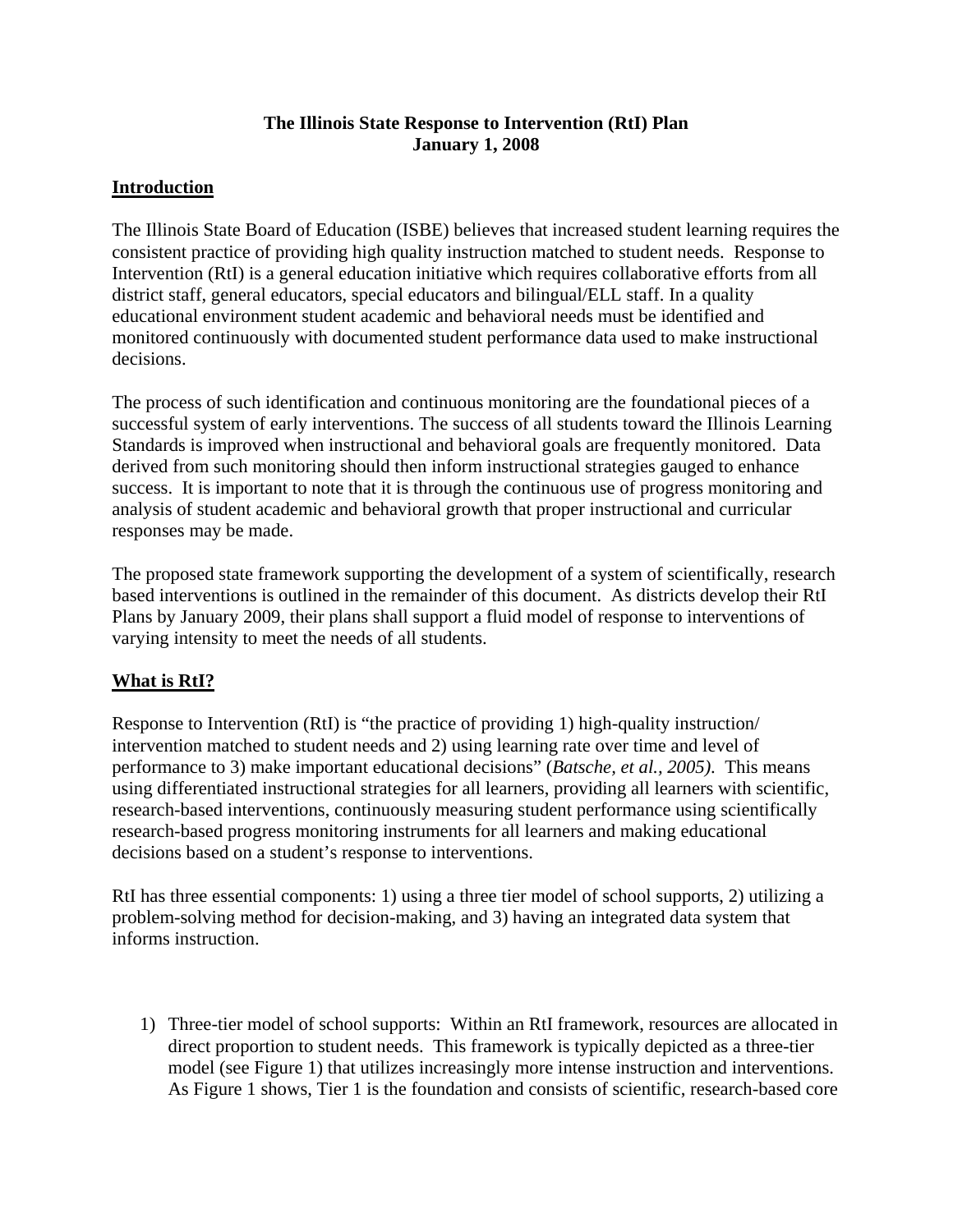instructional and behavioral methodologies, practices and supports designed for all students in the general curriculum. At Tier 2, supplemental instruction and interventions are provided *in addition to core instruction* to those students for whom data suggest additional instructional support is warranted. Tier 3 consists of intensive instructional interventions provided *in addition to core instruction* with the goal of increasing an individual student's rate of progress.

#### *Figure 1. Three-Tier Model of School Supports*



Adapted from *Response to Intervention: Policy Considerations and Implementation (Batsche, et al 2005)*. Note: Percentages are approximations and may vary by district.

2) Problem-solving method of decision-making: Across the tiers, the problem solving method is used to match instructional resources to educational need. The problem-solving method (see figure 2) is as follows:

> (a) Define the problem by determining the discrepancy between what is expected and what is occurring.

(b) Analyze the problem using data to determine why the discrepancy is occurring.

(c) Establish a student performance goal, develop an intervention plan to address the goal and delineate how the student's progress will be monitored and implementation integrity will be ensured.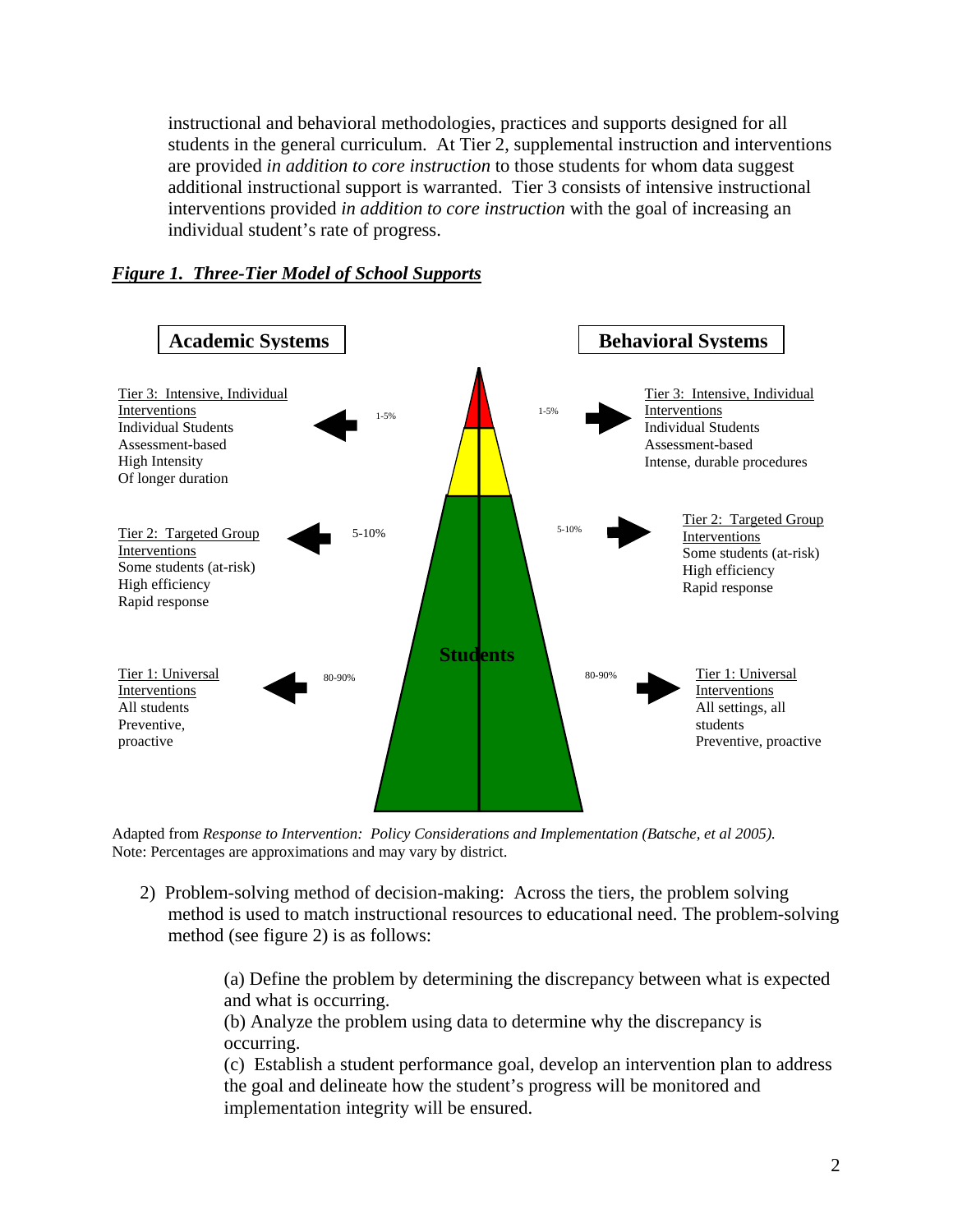(d) Use progress monitoring data to evaluate the effectiveness of the intervention plan*.* 

## *Figure 2. Steps of Problem Solving*



Adapted from *Response to Intervention: Policy Considerations and Implementation (Batsche, et al. 2005)*.

3) Integrated data collection that informs instruction: Within an RtI model, progressively more intensive interventions and supports are coupled with more frequent progress monitoring of student achievement in order to guide the educational planning. At Tier 1 data are collected and are used as a general screening process for all students and to determine effectiveness of core instructional practices. At Tier 2 data are collected to determine the effectiveness of the intervention and determine if an instructional change is needed. At Tier 3, data are collected for the same reasons as Tier 2, but are collected on a more frequent basis so that educational decisions can be made in a timelier manner. Data systems used for screening and progress monitoring within an RtI model should be consistent across all three tiers and be scientificallybased.

It is important to note that RtI within a three-tier intervention model is also a part of special education eligibility decision-making required by 34 CFR 300.309 and 23 IAC 226.130.

A successful Illinois State RtI plan establishes a framework to meet the diverse needs of all students. Therefore, the framework of this plan is designed to provide training and implementation flexibility in light of the variation that exists across districts, schools and age levels. For example, variations in knowledge and experience with implementing RtI will influence the type and amount of training and technical assistance a district or school may need. With regard to instructional and assessment practices, RtI components such as universal screening and scientific, research-based interventions may take different forms at different grade levels. While it is not possible to address all potential variations within this plan, the framework contained herein can serve as a foundation to support comprehensive training and implementation of sound educational practices.

## **Progress Monitoring and Data Collection**

As illustrated in Figure 1, RtI encompasses a three-tier process of increasingly intensive instructional interventions put in place in response to frequent progress monitoring indicating that a student's academic and/or behavioral needs are not being met in the current instructional program. Such continuous monitoring leads to responsive levels of intervention matched to the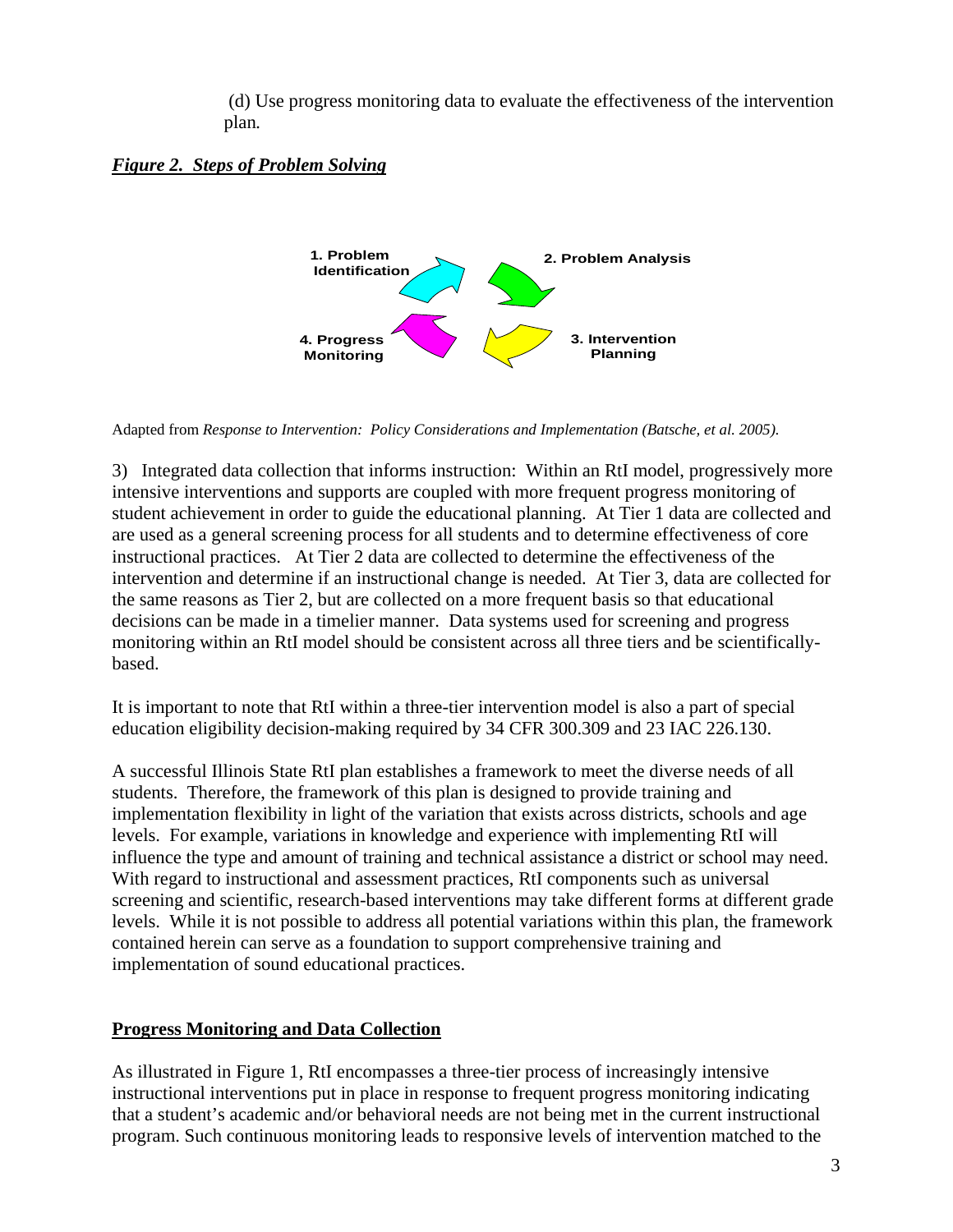student's demonstrated academic and behavior achievement and rate of growth. In a fully implemented response to intervention model a student may move fluidly from tier to tier as a result of his/her response to the educational program.

#### **Special Education Eligibility Considerations**

When implementing an RtI process, school teams use student progress data collected at each tier to document a student's response to scientific, research-based interventions as part of the evaluation process in order to consider eligibility for special education services. Such eligibility decisions typically occur within Tier 3 when students do not respond to the most intensive interventions, but may occur at any tier. It is also important to note that, a parent may request an evaluation at any point during this intervention process.

By the 2010-2011 school year, documentation of the RtI process shall be a part of the evaluation process for students when a specific learning disability (SLD) is suspected. After implementing an RtI process, a district may use a severe discrepancy between intellectual ability and achievement as part of the evaluation process for determining whether a child has a specific learning disability.

The ISBE recognizes that some districts are currently further along in the implementation of RtI and may implement this process prior to the 2010-2011 school year. Additionally, the RtI process may be used as part of the evaluation process for students considered for eligibility in other disability areas.

Further refinement of the implementation of RtI and its role in eligibility determination will continue through a work group comprised of representatives from multiple statewide stakeholder groups (e.g. Illinois State Board of Education, teacher unions, special education directors, school administrators, parent advocacy groups, related service providers, general educators, special educators, and bilingual/ELL educators, etc.)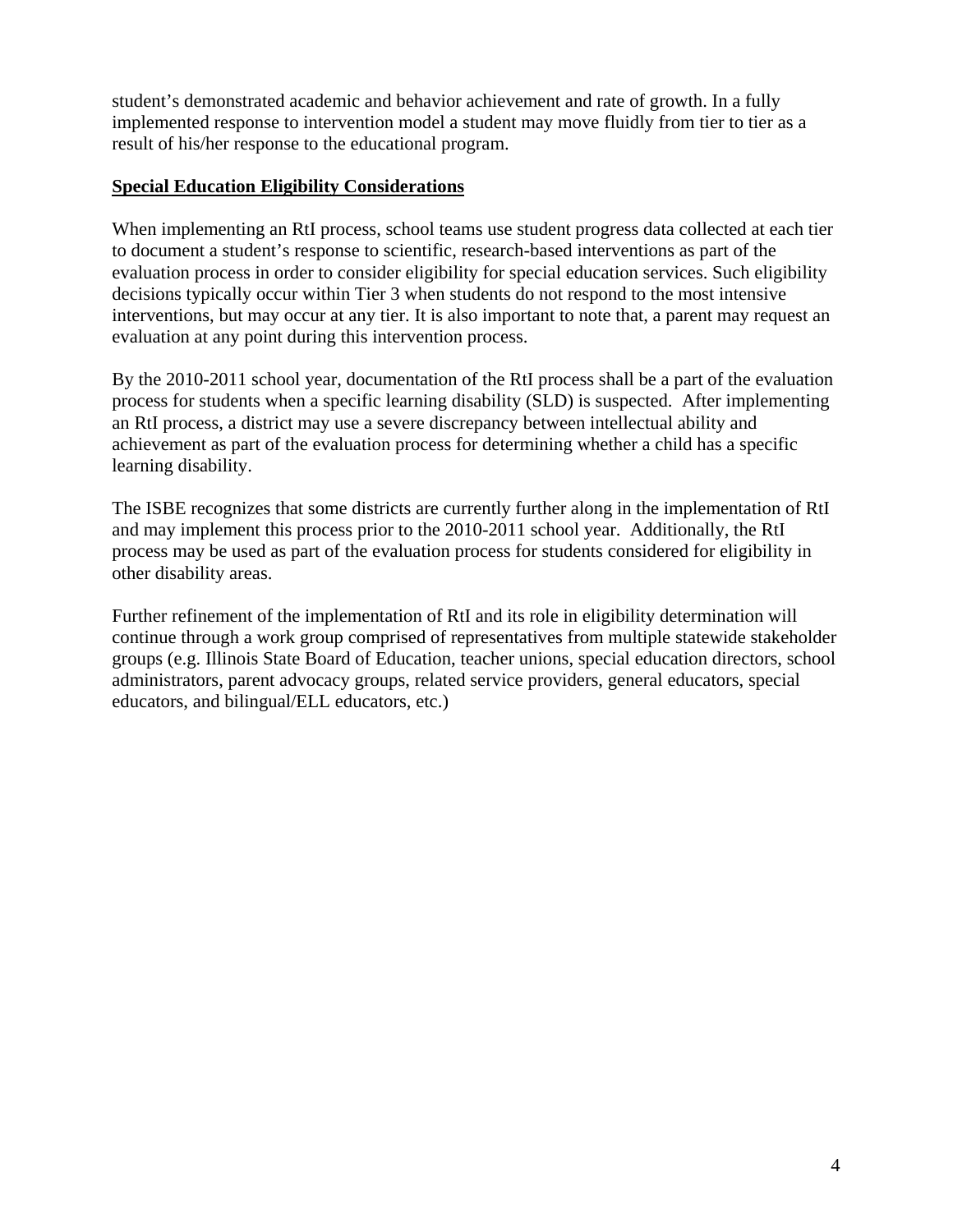|                      | <b>RtI</b>                   | <b>NCLB 2001</b>    | <b>Reading First</b> | <b>IDEA 2004</b>     |
|----------------------|------------------------------|---------------------|----------------------|----------------------|
| <b>Statement of</b>  | Provides a                   | Requires that all   | Focuses on           | Improves             |
| <b>Purpose</b>       | schoolwide model             | students reach high | increased reading    | educational          |
|                      | of integrated                | standards in        | achievement for      | outcomes for         |
|                      | instruction,                 | reading, math, and  | students in Grades   | students with        |
|                      | assessment, and              | science and         | $K-3$ .              | disabilities.        |
|                      | data-based                   | graduate from high  |                      |                      |
|                      | decision making to           | school.             |                      |                      |
|                      | improve student              |                     |                      |                      |
|                      | outcomes.                    |                     |                      |                      |
| <b>Instructional</b> | Requires both                | Requires an         | Requires the use of  | Requires the use of  |
| Program              | horizontal and               | integrated          | scientifically based | research-based       |
| <b>Coherence</b>     | vertical alignment           | instruction and     | instruction and      | interventions,       |
|                      | of instructional             | assessment system.  | assessment in the    | progress             |
|                      | practices,                   |                     | essential            | monitoring,          |
|                      | screening, and               | Requires            | components of        | accountability, and  |
|                      | monitoring.                  | assessment of       | reading from         | access to the        |
|                      |                              | student progress in | Grade K-3,           | general              |
|                      |                              | the state           | including            | curriculum, as well  |
|                      |                              | curriculum.         | supplemental         | as alignment of      |
|                      |                              |                     | support for          | transition services  |
|                      |                              |                     | students with        | with post-school     |
|                      |                              |                     | reading              | opportunities.       |
|                      |                              |                     | difficulties.        |                      |
| <b>Building</b>      | Focuses on                   | Requires data       | Emphasizes           | Encourages           |
| Capacity             | schoolwide                   | collection and      | capacity building    | capacity building    |
|                      | systems requires             | evaluation to       | through its focus    | through the          |
|                      | greater                      | determine           | on procuring         | inclusion of an      |
|                      | collaboration of             | adequate yearly     | instructional        | early-intervening    |
|                      | teachers and staff           | progress.           | materials and        | services provision   |
|                      | to coordinate                |                     | providing            | that includes        |
|                      | efforts of                   | Requires that       | professional         | interventions to     |
|                      | instructional                | teachers be highly  | development for      | students at risk and |
|                      |                              |                     | K-3 teachers in the  | related              |
|                      | delivery,<br>assessment, and | qualified.          | essential            | professional         |
|                      |                              |                     |                      | development for      |
|                      | decision making.             |                     | components of        |                      |
|                      |                              |                     | reading              | teachers.            |
|                      |                              |                     | instruction.         |                      |

# **Crosswalk of RtI, NCLB 2001,** *Reading First***, and IDEA 2004\***

Based on materials in: \*Mellard, Daryl F., Johnson, Evelyn (2008) RTI: A Practionioner's Guide to Implementing Response to Intervention

## **Process for Statewide Implementation**

The Illinois State Board of Education (ISBE) will:

- Develop a Frequently Asked Question document and post it on the ISBE website
- Establish an inclusive committee of stakeholders to review the progress of statewide implementation of RtI including funding sources and professional development. Stakeholder groups could include the Illinois State Board of Education, teacher unions, administrator organizations, parent advocacy groups, special education directors,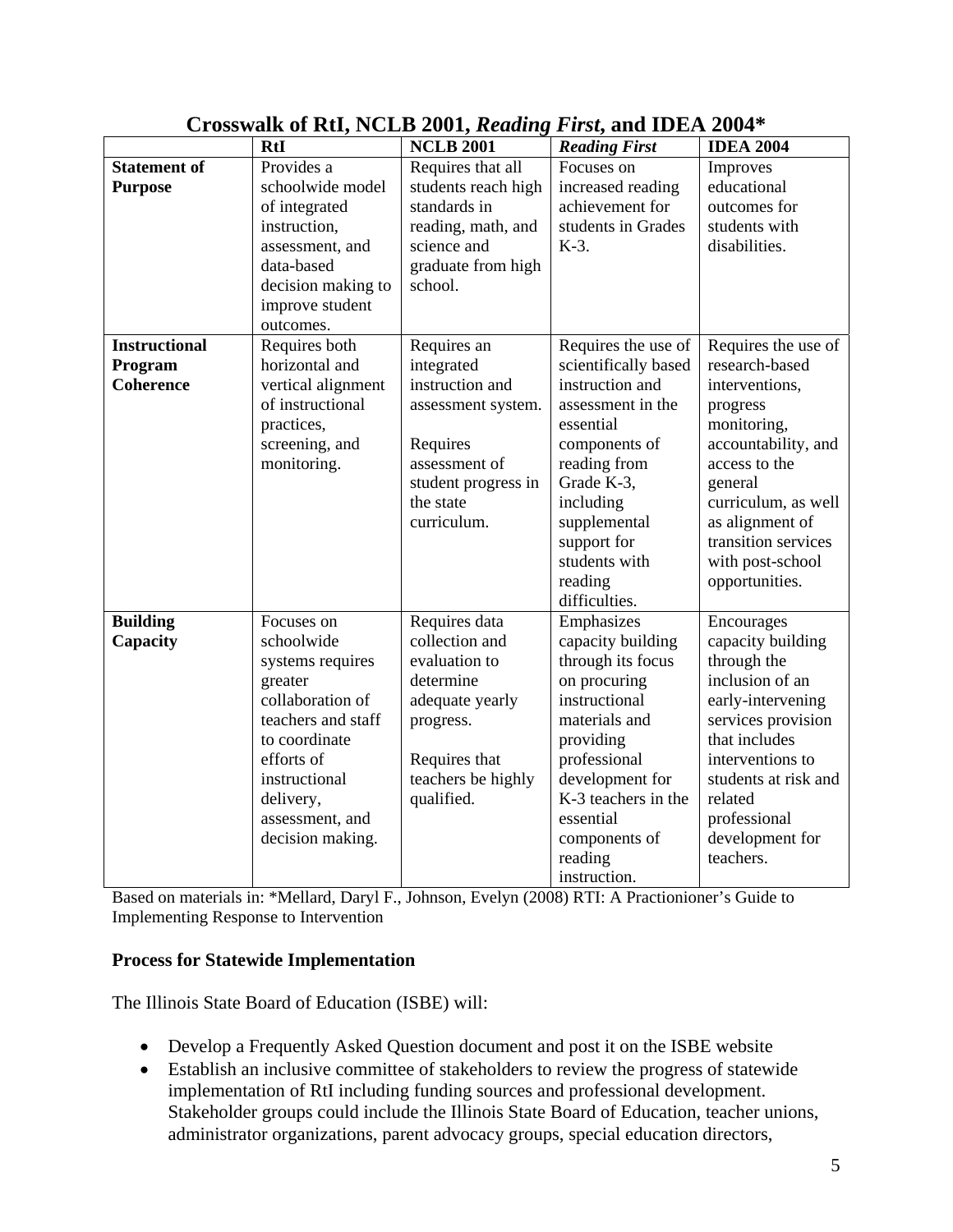Regional Offices of Education, Illinois Advisory Council on Bilingual Education and higher education institutions.

- Collaborate with Illinois ASPIRE, stakeholder groups and practitioners, to develop and disseminate guidance on requirements for special education eligibility determination.
- Identify districts that would most benefit from greater assistance from the State in implementing RtI (23 IAC 226.140(b)(3)(a). Variables to be considered in making this determination include, but are not limited to, NCLB status, percentage of students eligible for free and reduced lunch, severe staff shortages, financial watch status, significant disproportionality in special education and district size.
- Assist all districts, with specific assistance for targeted districts, in completing a District Self-Assessment (template to be provided by ISBE) to determine their "Next Steps" toward implementation of response to intervention for all learners.
- Work with district administrators and staff representing both general and special education, such as those involved in curriculum & instruction, bilingual education, professional development, etc, to reinforce their leadership and implementation roles in the RtI process.
- Oversee and coordinate the provision of professional development to assist districts in the development and implementation of a plan for Response to Intervention(RtI). (e.g., Illinois ASPIRE, the Illinois Statewide Technical Assistance Center [ISTAC], Regional Support Providers [RESPROs], Intermediate Service Center [ISCs], Regional Offices of Education [ROEs]), Institutions of Higher Education [IHEs], and special education joint agreements/cooperatives)
- Oversee and coordinate the provision of ongoing technical assistance to districts as requested.(e.g., Illinois ASPIRE, ISTAC, RESPROS, ISCs, ROEs, Illinois Resource Center [IRC] and special education joint agreements/cooperatives)
- Work with IHEs to incorporate the necessary skill development in undergraduate and graduate coursework in the education departments.
- Educate parent groups (PTIs, PTAs, Bilingual PACs, etc.) about what RtI is, why it is being implemented in school districts and how parents will be involved.
- Evaluate the effects of the RtI process and activities through review of student outcomes and professional development training reviews. Sources may include Local Educational Agency (LEA) Profiles, District and School Improvement Plans and professional development plans.
- Disseminate resources and information (e.g. middle and high school implementation, ELL implementation) across the state through conferences, workshops, web-based resources, newsletters and parent organizations.

Districts will, based on self-assessment results (template provided by ISBE) and, in conjunction with the District Improvement Plan process, develop an RtI plan that addresses:

- A process for gathering baseline information regarding current resources and practices addressing problem solving, scientific, research-based instruction, progress monitoring, ongoing assessment and levels of interventions.
- How current resources and practices will be used to implement RtI and identify what additional resources are necessary to implement the district plan.
- How district stakeholders will be educated on what is RtI.
- How district stakeholders (e.g., teacher organization leadership, parent organization leadership) will be involved in the process.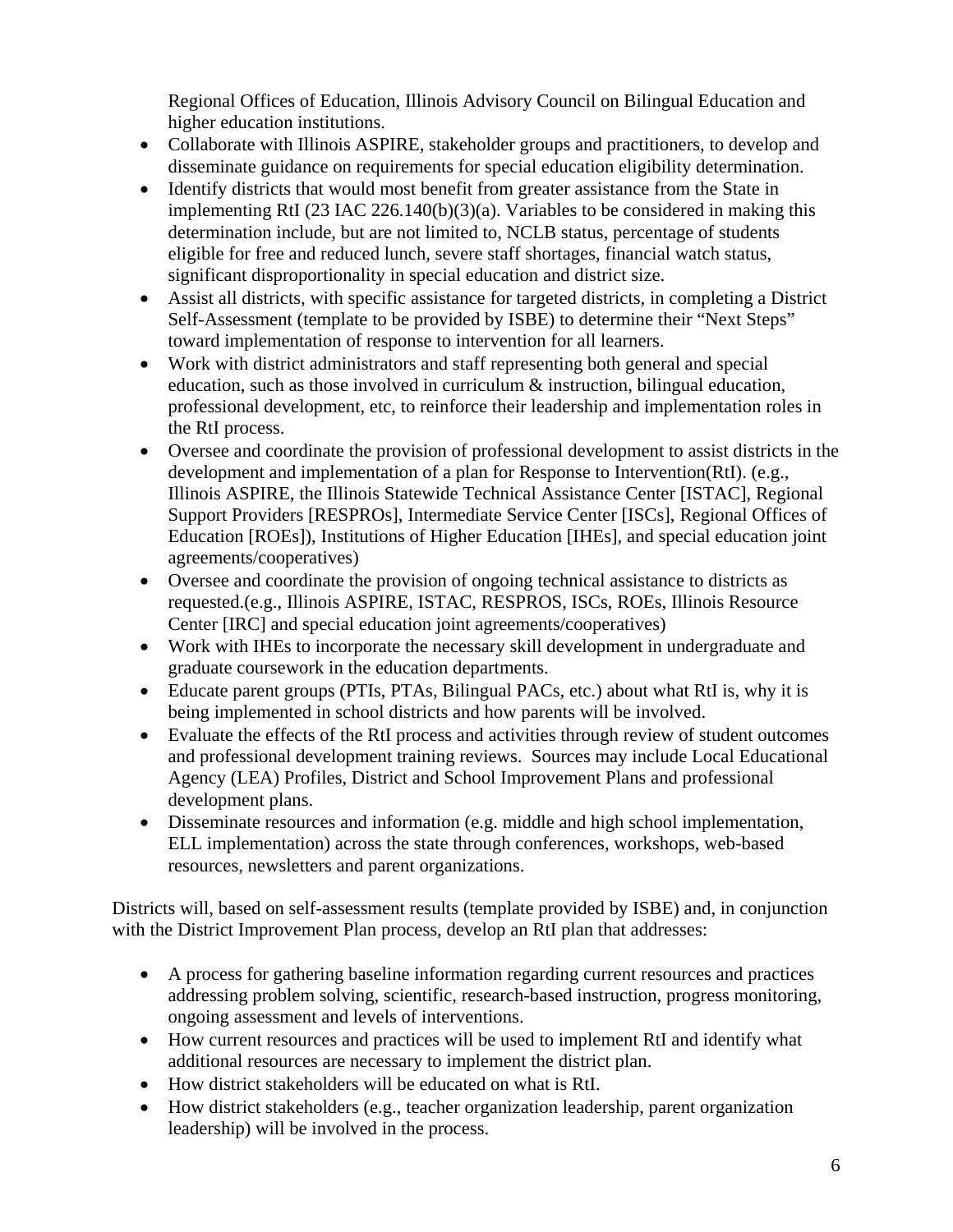- How the district leadership (e.g., school board, district- and building-level administrators,) will be involved in plan development and implementation.
- What ongoing professional development for all administrative, instructional and student support staff is needed to implement and sustain RtI and how it will be delivered.
- What infrastructure components are necessary (e.g., problem solving process, data collection), and which of those components is already in place or may need to be developed or strengthened.
- How the district will apply state guidelines in establishing the use of RtI in the special education eligibility process.
- How the district process will involve parents in the training and implementation of RtI.
- How the RtI plan is connected to other district initiatives and plans (e.g., District Improvement Plans (DIP), Technology, Professional Development).
- What additional training needs, guidance and policy changes are necessary.
- How a systematic problem solving process will be used to make educational decisions.
- What systemic data management tools will be used for review and analysis of student data to make educational decisions.
- What evaluation process will be used to determine the effectiveness of RtI and the frequency with which that evaluation process will be used.

# **Implementation Timelines**

## Spring 2008

- Each district will complete a District Self-Assessment (template provided by ISBE) to determine its "Next Steps" in the development and implementation of their RtI plans for all learners.
- ISBE will provide technical assistance and support to all districts in the implementation of RtI.
- ISBE will identify targeted districts that would most likely benefit from greater assistance from the State.

## Spring/Summer 2008

ISBE will utilize its grant-funded training and technical assistance initiatives and other available resources as appropriate, including but not limited to, Illinois ASPIRE, ISTAC, RESPROs, ISCs, ROEs special education cooperatives, IRC, IHEs, regional labs, and Reading First, to deliver intensive training and ongoing support to professional development trainers/coaches on the problem solving process, the three-tier intervention model using RtI and coaching techniques. Training resources may include, but are not limited to, the Illinois ASPIRE training modules (see Supporting Resources).

The Trainers/Coaches will focus their technical assistance and coaching to those districts within their region most in need of assistance. The technical assistance (TA) will take the form of faceto-face TA, Web-based TA and telephone/email communication. Regularly scheduled TA meetings will assist and support district teams. Trainers/Coaches with a broad array of skills and experience in RtI, problem solving and enhancing educational programming will conduct intensive ongoing training.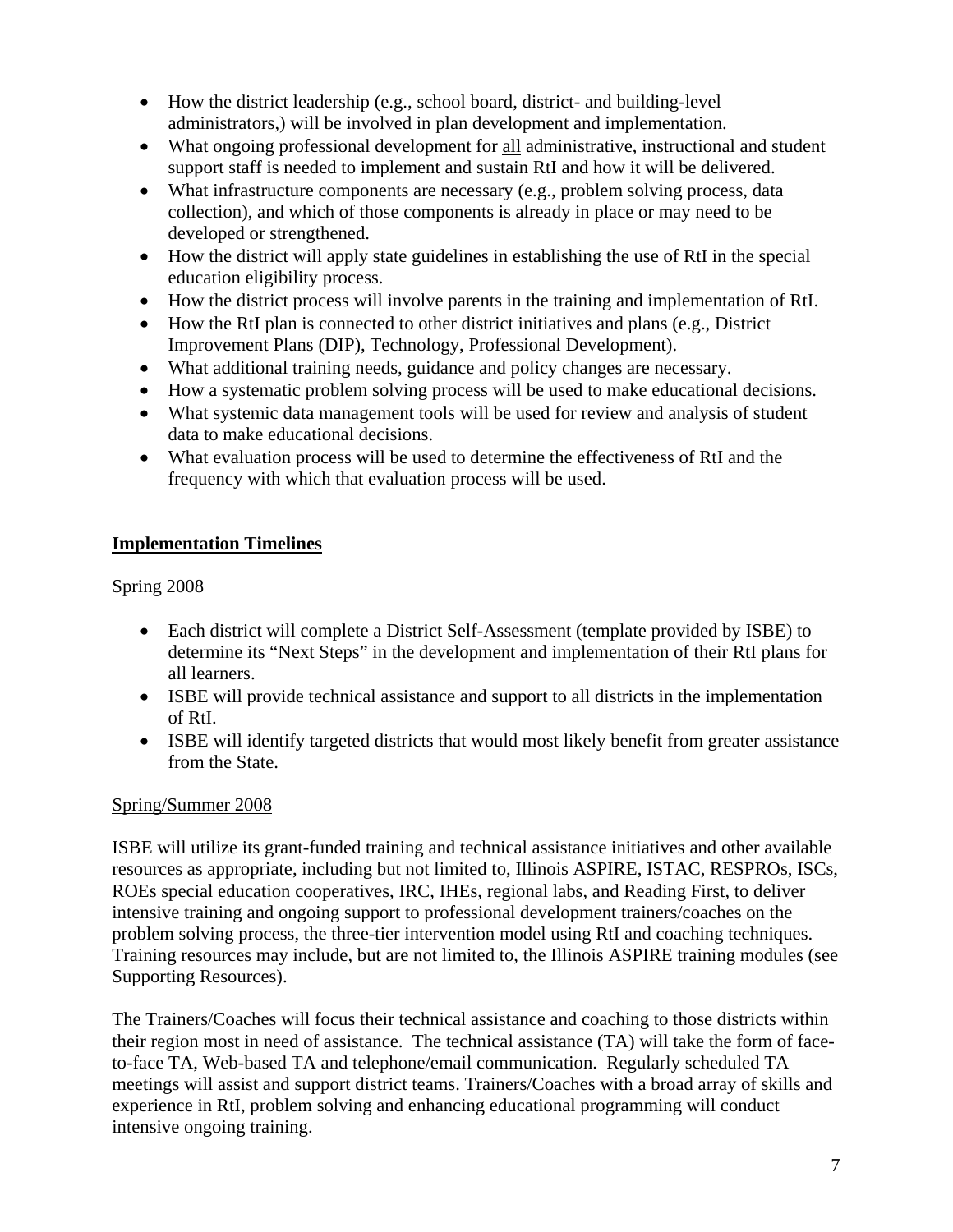#### 2008-2009 School Year

Trainers/Coaches will conduct RtI training for districts within their region, or districts will identify a team to send to various trainings throughout the year. The trainings will address such topics as:

- Overview of 3-Tier Problem Solving Model
- Scientific, Research-Based Assessments for Progress Monitoring and Universal Screening
- Problem Identification
- Scientific, Research-Based interventions
- Leadership and Teaming in a Response to Intervention and Problem Solving System
- Parent Involvement in Response to Intervention

## 2009-2010 School Year

Trainers/Coaches will conduct RtI training for districts within their region. In addition to the 2008-2009 training topics, these trainings will be targeted specifically to the needs of the districts within the region and will address topics such as:

- Scientifically-Based Instruction and Interventions
- Curriculum Based Measures
- Progress Monitoring Instruments
- Effective Use of RtI in Special Education Eligibility Determination
- Advanced Problem Analysis
- ELL Implementation
- Middle and High school Implementation

## Planning for Costs

When planning for training and ongoing implementation, districts should anticipate fiscal needs in relation to, but not limited to, the following areas as identified in their district's selfassessment:

- Substitutes for staff to participate in training
- Release time for staff for ongoing collaboration, planning and implementation
- Registration fees for regional training
- Resource needs: review of core curriculum and assessment practices, review of school wide behavioral practices, interventions, progress monitoring tools and coaching support, etc.

## **Funding Sources**

Districts have the responsibility and flexibility to align available resources to support the full implementation of their RtI plan. Districts are encouraged to plan for the possible use of the following funding sources to support training and implementation of the critical plan components.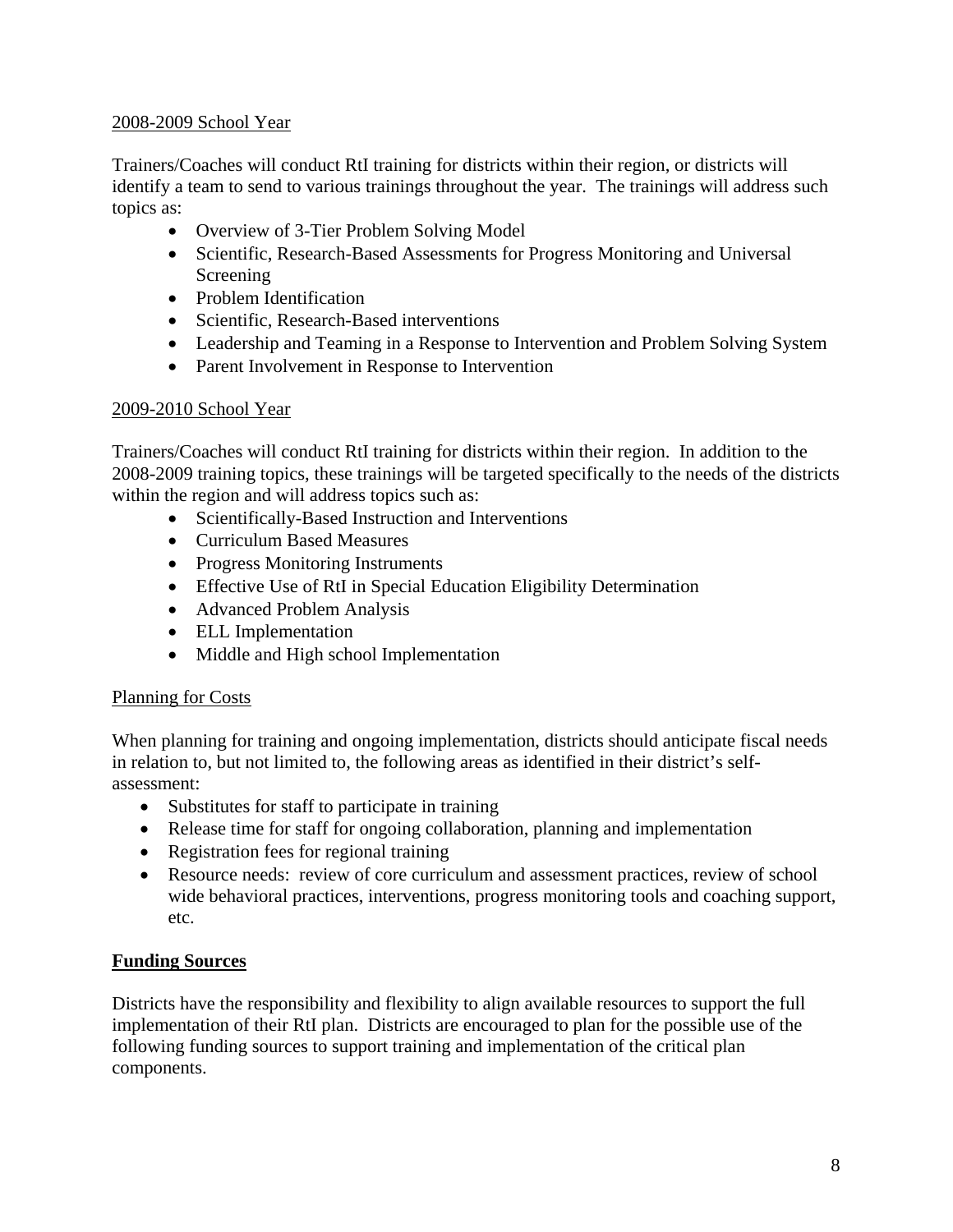#### Federal Funds:

Title I Title II Title III IDEA

Title funds, under certain circumstances, can be used to help support the district RtI plan. The cost of professional development can be shared among several federal programs. It is our current understanding that, because the State is not mandating particular interventions, resources and materials, and districts have the flexibility to choose district-appropriate interventions, resources and materials, Title I paid staff can assist in working with identified students to provide intervening services; and resources and materials may be shared among programs. Title II funds designated for professional development could be used to support RtI implementation. Title III funds may be used to support supplemental services for ELL students.

#### Federal IDEA Part B Dollars

Currently, districts are required to allocate 5 percent of their IDEA Part B flow-through funds for professional development. This allocation may be used for training to support implementation of the RtI plan.

Districts may also use up to 15 percent of special education funds to support implementation of the RtI plan, i.e., to develop and implement scientific, research-based interventions for students in grades K-12 not identified as needing special education or related services but who need additional academic and behavioral support to succeed in the general education environment. Only those districts determined to have significant disproportionality based on race/ethnicity in the identification, placement or discipline of students with disabilities must use 15 percent of their funds for this purpose. Funds may be used to:

- 1) Deliver professional development (which may be provided by entities other than the LEA) for teachers and other school staff to enable such personnel to deliver scientific, research-based academic and behavioral interventions, including scientifically-based literacy instruction, and, where appropriate, instruction on the use of adaptive and instructional software.
- 2) Provide information and training for parents.
- 3) Provide educational and behavioral evaluations and assessments, services and supports, including scientifically-based literacy instruction.

#### General Funds:

.

District general funds can be used to support implementation of the RtI plan.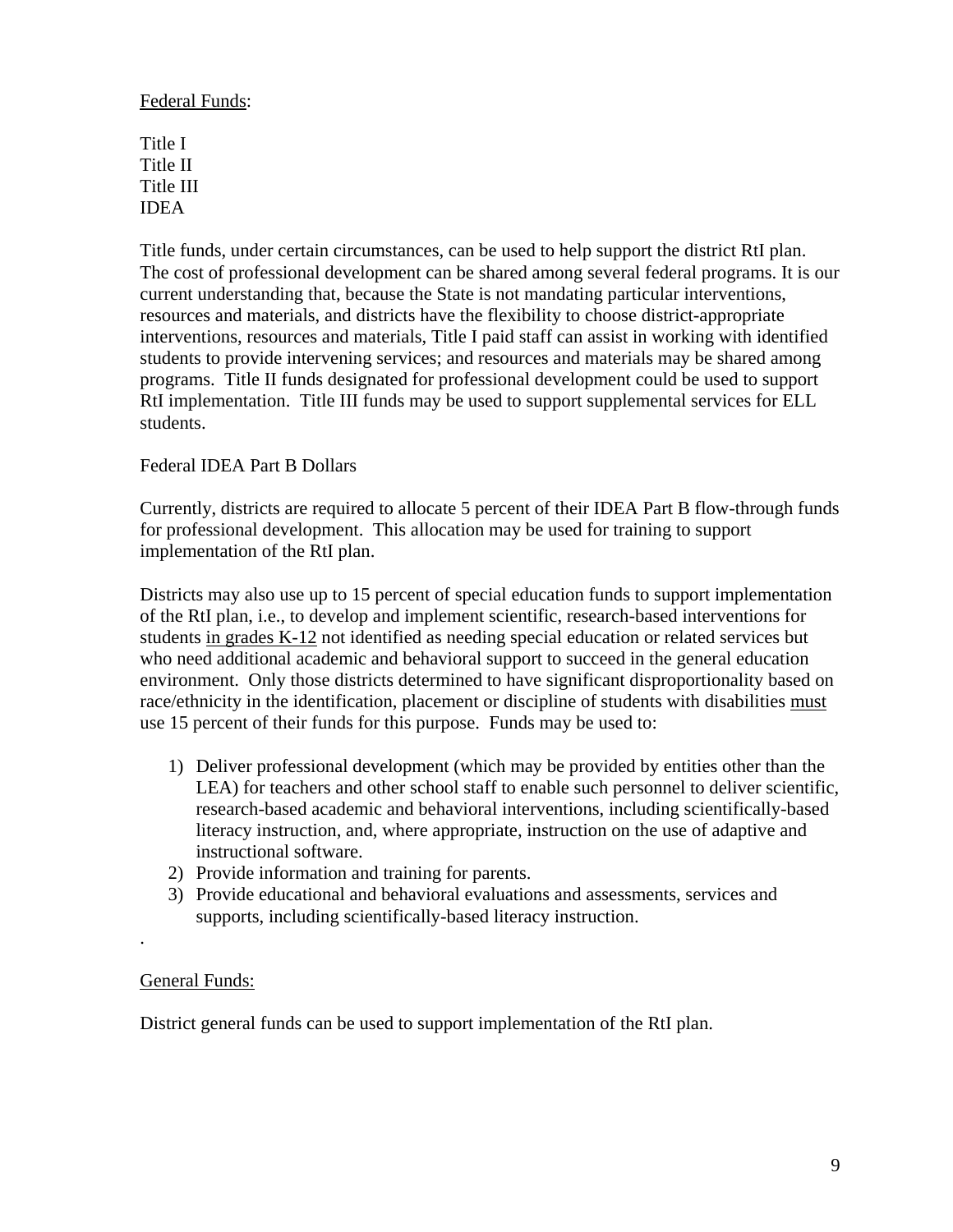ISBE Funding Opportunities

ISBE will continue to pursue funding from other sources, including general revenue funds and grant opportunities.

ISBE will assist schools identified as least likely to effectively implement RtI for all students by coordinating professional development opportunities and trainers/coaches to support the work of district and school implementation teams.

# **ISBE Evaluation Plan**

The ISBE evaluation process of the implementation of RtI and its effects on student outcomes will be structured around key evaluation questions:

- 1) If people are trained, do they implement?
- 2) If they implement, do they do so with integrity/fidelity?
- 3) If they implement with integrity/fidelity, do they sustain that level of implementation?
- 4) If implementation is sustained, what is the impact on student outcomes?
- 5) Is appropriate support offered from all levels to support full implementation (e.g. ISBE, districts, RESPROs, ISCs, ROEs, IHEs, special education cooperatives, etc.)?

The following areas will be a part of the state evaluation of RtI implementation and the district improvement planning process. Many of these areas of focus involve student data that is currently collected at local, regional and state levels.

- 1) Skill development and implementation of educators.
- 2) Satisfaction of educators and parents based on survey results.
- 3) Evaluation of training and technical assistance.
- 4) Impact on students on the following variables:
	- a. Achievement,
	- b. Behavior,
	- c. Referral rates,
	- d. Disproportionality rates,
	- e. Drop out rates
	- f. Graduation rates
	- g. Attendance
	- h. Special education placement rates, and
	- i. Retention
- 5) The relationship between implementation integrity and student outcomes.